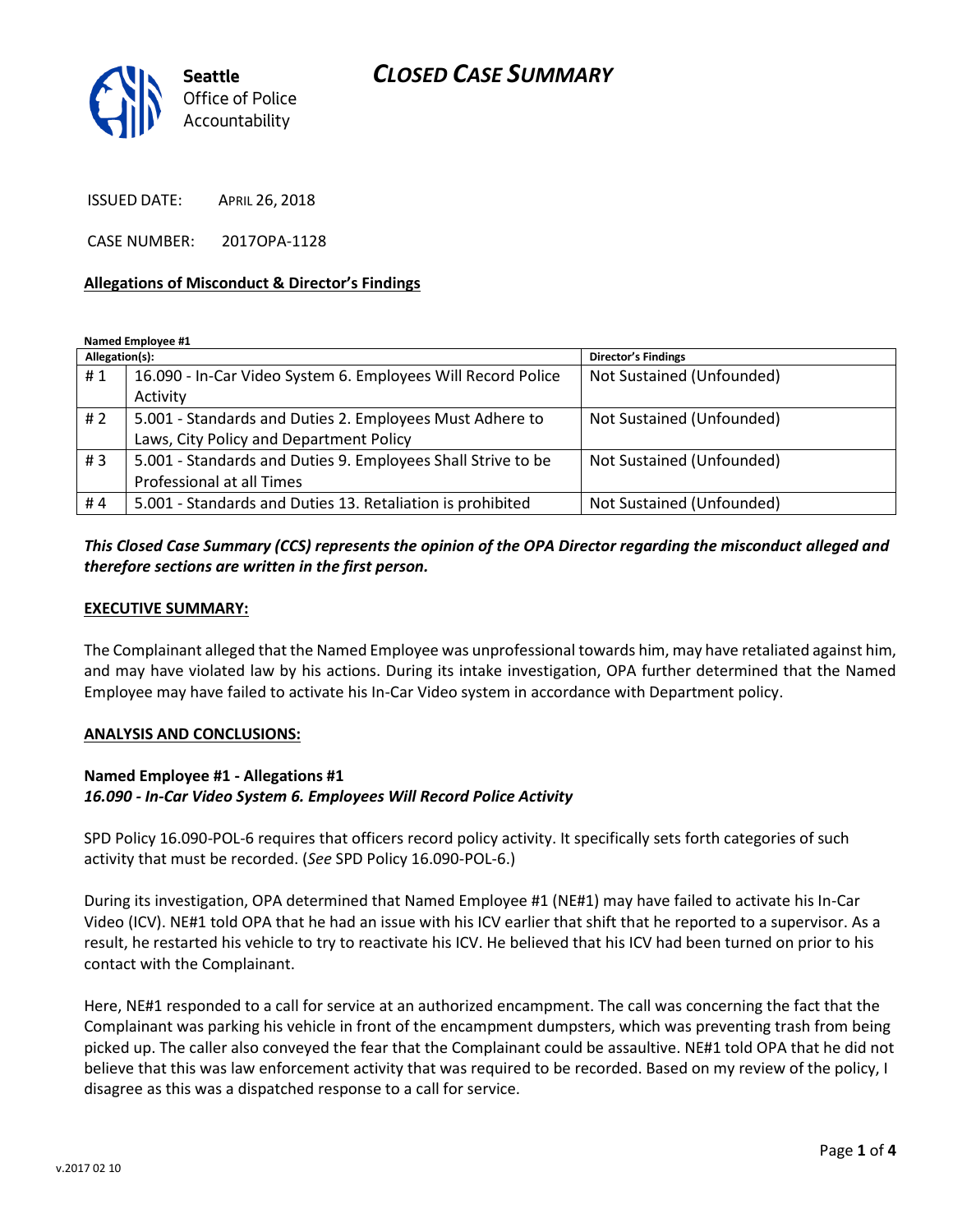

# *CLOSE CASE SUMMARY*

OPA CASE NUMBER: 2017OPA-1128

This issue is largely academic, however, because there was an anomaly with NE#1's ICV on the date in question that prevented him from recording. OPA verified this with SPD IT. OPA was provided the following information:

> There are different reasons the recording could have failed; a power board malfunction, long distance between his mic and the receiver in the car, defective microphone or low charged [sic] on the mic battery. The system in {NE#1's] vehicle was malfunctioning during his entire shift on 10/30/17. A recording failure is not uncommon when this type of anomaly occurs.

For these reasons and given that OPA established that NE#1's ICV malfunctioned on the date in question, I recommend that this allegation be Not Sustained – Unfounded.

#### Recommended Finding: **Not Sustained (Unfounded)**

#### **Named Employee #1 - Allegation #2** *5.001 - Standards and Duties 2. Employees Must Adhere to Laws, City Policy and Department Policy*

SPD Policy 5.001-POL-2 requires that SPD employees adhere to laws, City policy and Department policy. It further mandates that employees comply with the SPD Manual. (SPD Policy 5.001-POL-2.)

The Complainant alleged that NE#1 engaged in the following conduct on the date in question: he told people at the encampment that the Complainant was a "troublemaker" and a "criminal"; he repeatedly told truck drivers that they could take items from the encampment; he walked around with a "night stick" to intimidate and harass homeless individuals; and he threatened to tow the Complainant's RV from a public space that did not have any signage prohibiting parking. The Complainant further contended that NE#1's actions constituted violations of law.

NE#1 explained that he responded to the encampment based on complaints that the Complainant was parking in front of the dumpsters, which prevented garbage from being picked up. There were also complaints that the Complainant was acting in a disruptive fashion. NE#1 had previous negative interactions with the Complainant. Moreover, NE#1 was aware that the Complainant either was at the time or had been barred from the encampment.

NE#1 stated that he knows many of the residents of the encampment and has positive relationships with them. He noted, however, that the encampment can be dangerous. The dangers come from people armed with weapons, as well as from dogs that are kept unleashed in the encampment. As such, he stated that he carries a baton in his hand when walking in the encampment. He denied carrying or using the baton in a manner to intimidate or threaten people.

NE#1 was asked whether he told truck drivers that they could take items from RVs parked at the encampment. NE#1 denied that he told anyone, including tow truck drivers that might tow illegally parked vehicles, that they could remove items from the vehicles.

NE#1 denied threatening to tow the Complainant's vehicle. He stated that he observed the vehicle parked in front of the dumpsters and saw that the vehicle had expired plates. However, he did not have the vehicle towed at that time.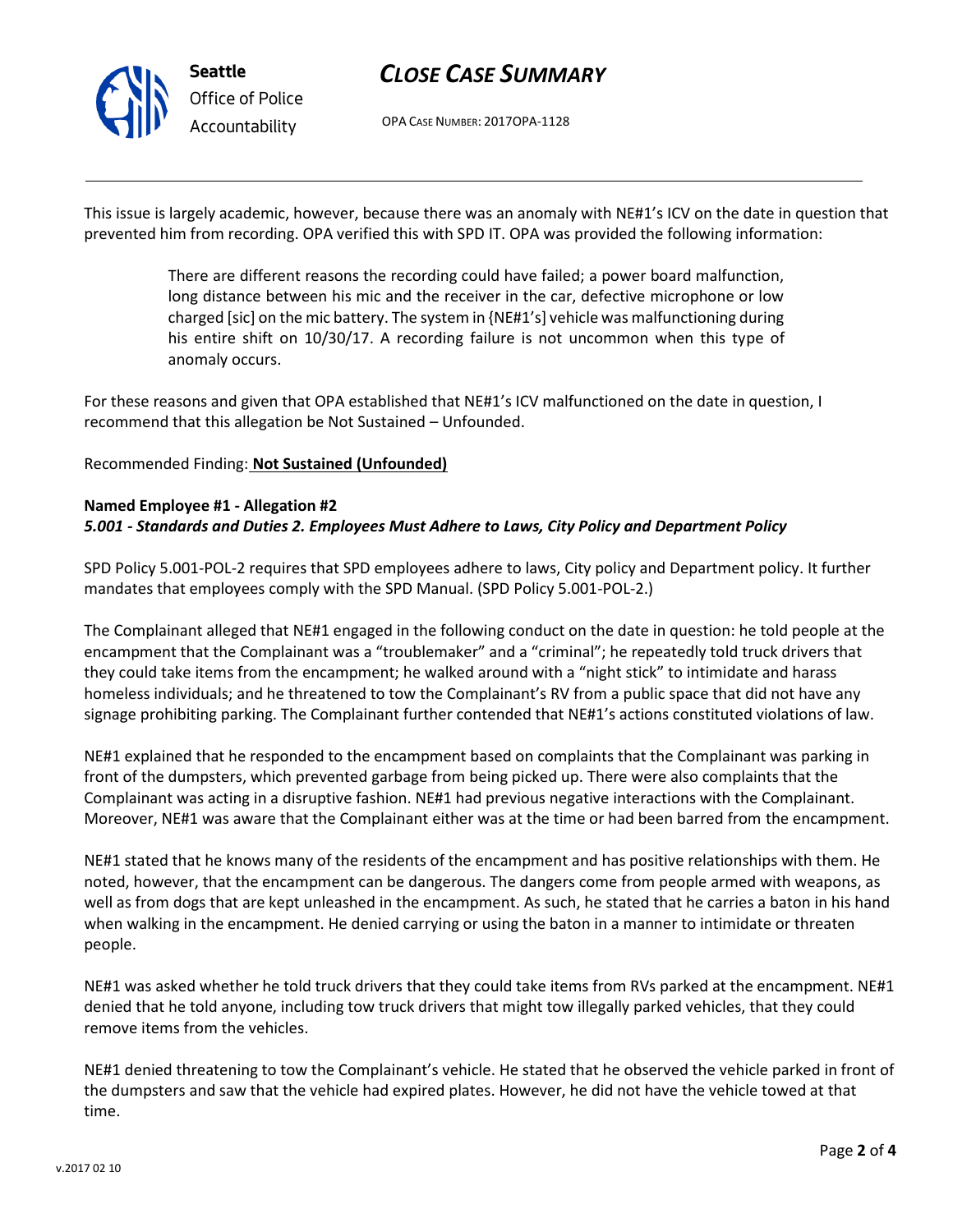

**Seattle** *Office of Police Accountability*

# *CLOSE CASE SUMMARY*

OPA CASE NUMBER: 2017OPA-1128

Lastly, NE#1 denied engaging in actions that constituted retaliation against the Complainant. While NE#1 believed that he had previously towed one of NE#1's vehicles, he said that he did so because it had been parked illegally. NE#1 indicated that he had never towed a RV belonging to the Complainant and that he did not do so in this instance.

From my review of the record, I find no evidence that NE#1's actions violated SPD policy, let alone that they rose to the level of criminal behavior. I do not find that NE#1 threatened the Complainant or others with a baton, that he told tow truck drivers that they could remove items from the vehicles they towed, that he threatened to have Complainant's vehicle towed, or that he acted in a retaliatory manner towards the Complainant. Notably, the Complainant refused to participate in an OPA interview and provided no evidence aside from his emailed complaint to prove his allegations. OPA was unable to locate on its own any evidence supporting the Complainant's contentions.

For these reasons, I recommend that this allegation be Not Sustained – Unfounded.

## Recommended Finding: **Not Sustained (Unfounded)**

## **Named Employee #1 - Allegation #3** *5.001 - Standards and Duties 9. Employees Shall Strive to be Professional at all Times*

SPD Policy 5.001-POL-9 requires that SPD employees "strive to be professional at all times." The policy further instructs that "employees may not engage in behavior that undermines public trust in the Department, the officer, or other officers." (SPD Policy 5.001-POL-9.)

NE#1 explained that he had five or six previous interactions with the Complainant. He characterized those interactions as negative and stated that the Complainant would be verbally confrontational and would interfere with law enforcement activities. However, NE#1 denied acting unprofessionally towards the Complainant in this instance. To the contrary, he contended that he was "very professional."

NE#1 told OPA that he did not refer to the Complainant as a "criminal" or a "bad person." He would, however, describe the Complainant as a "troublemaker," but NE#1 did not remember whether he ever actually used that term.

OPA tried to interview the Complainant concerning the claims he alleged in his OPA complaint. He referred the OPA investigator back to his complaint and refused to participate in an interview to further expound on and explain his allegations.

Based on the record before me, I conclude that there is insufficient evidence to establish that NE#1 engaged in unprofessionalism towards the Complainant in this instance. In my opinion, NE#1 was able to provide a reasonable basis for all of the actions that he took and the Complainant failed to provide evidence to the contrary aside from his cursory complaint. Moreover, I find that even if NE#1 called the Complainant a "troublemaker," which has not been conclusively established, this would not, standing alone, constitute unprofessional conduct.

For these reasons, I recommend that this allegation be Not Sustained – Unfounded.